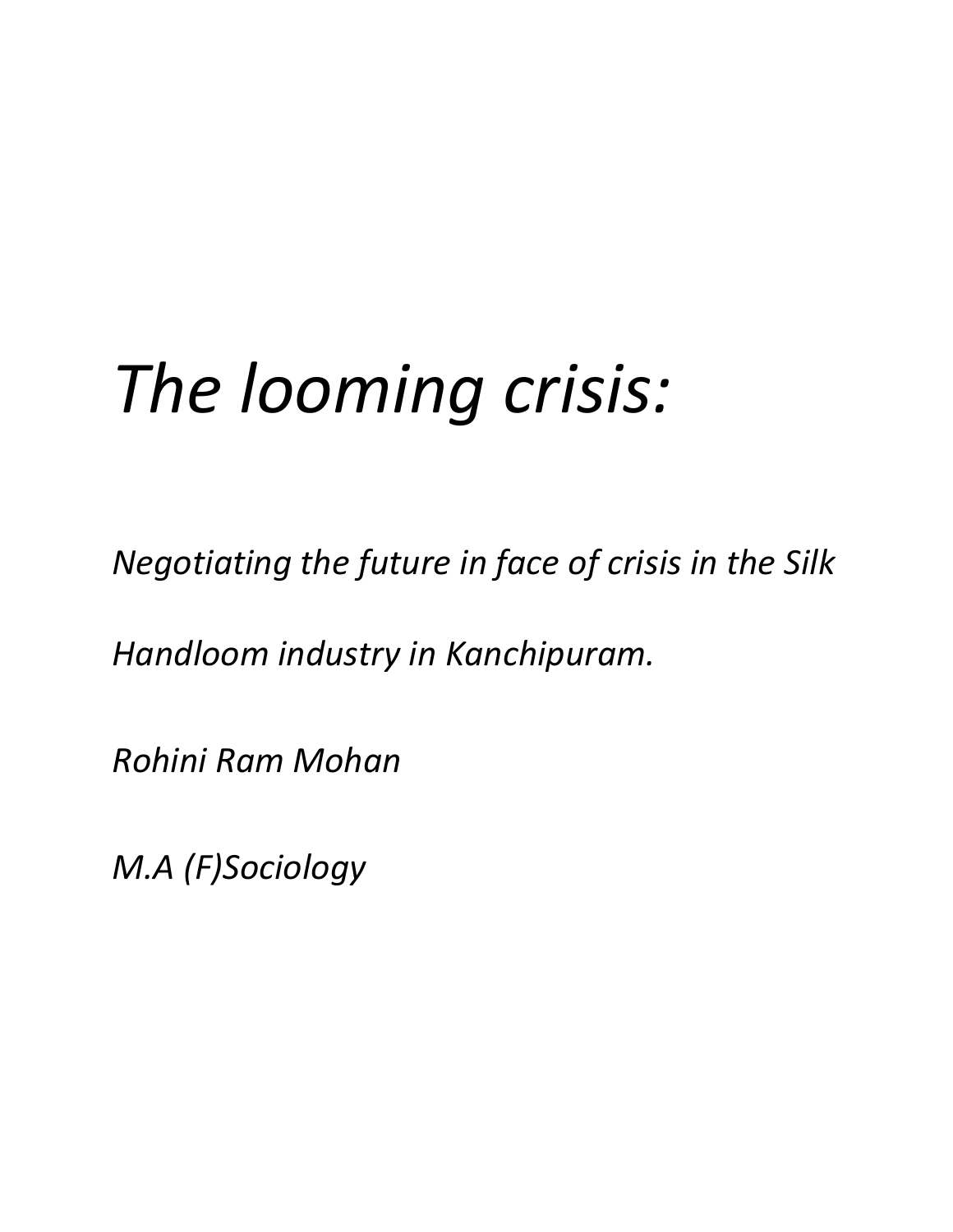#### *"Indha Thari Thozhil namtalaymurai ode nikkaporathe. Tharike yedirkalam illay."*

#### **This handloom weaving work is going to stop with us. There is no future for weaving.**

*"Ellarum, Factory ke manase kalakki than poorange"*

*We go to work in factories with a heavy heart."- 32 year old weaver*

# **Introduction**

In an interview I once had an year back, with C.R Swami<sup>[1](#page-1-0)</sup>, one of the famous fifth generation silk sari merchants in Kanchipuram, I happened to ask how big a threat were the SEZ 's to the handloom weaving in the temple town. He replied in turn by asking another question – Can there ever be competition with a dying man? "I'm sandwiched between the Special Economic Zone (SEZ) on one side, and the young weaver on the other. The chances of my weavers getting better wages in Sriperumbudur are higher "he said. He had revealed in his interview back then that he had 840 looms three years back and at that point of time only 410 looms under him.

Suggesting, rhetorically of a dying tradition, his statement nevertheless finds resonance with the account of several weavers in Kanchipuram engaged in the work their grandparents and their ancestors did centuries back. One year hence as I revisited the field for this study, my initial interviews gave me ample reasons to believe that the future of the silk handloom weaving of Kanchipuram, the pettni technique and the solid border type peculiar to it were bleak owing to 'labour'[2](#page-1-1) problems . However gradually into fieldwork I gathered that the work in the looms was connected to a way of living, to the communal life and to one's caste identity. Moreover, Mattison Mines notes that the ritual and social

<span id="page-1-0"></span> $1$  Interview taken in March 2011 on a separate project

<span id="page-1-1"></span><sup>&</sup>lt;sup>2</sup> The term used often by respondents was "labour la problem" (literally translated to problem in the labour) referring to shortage, unavailability at certain times, with the coming of factory work.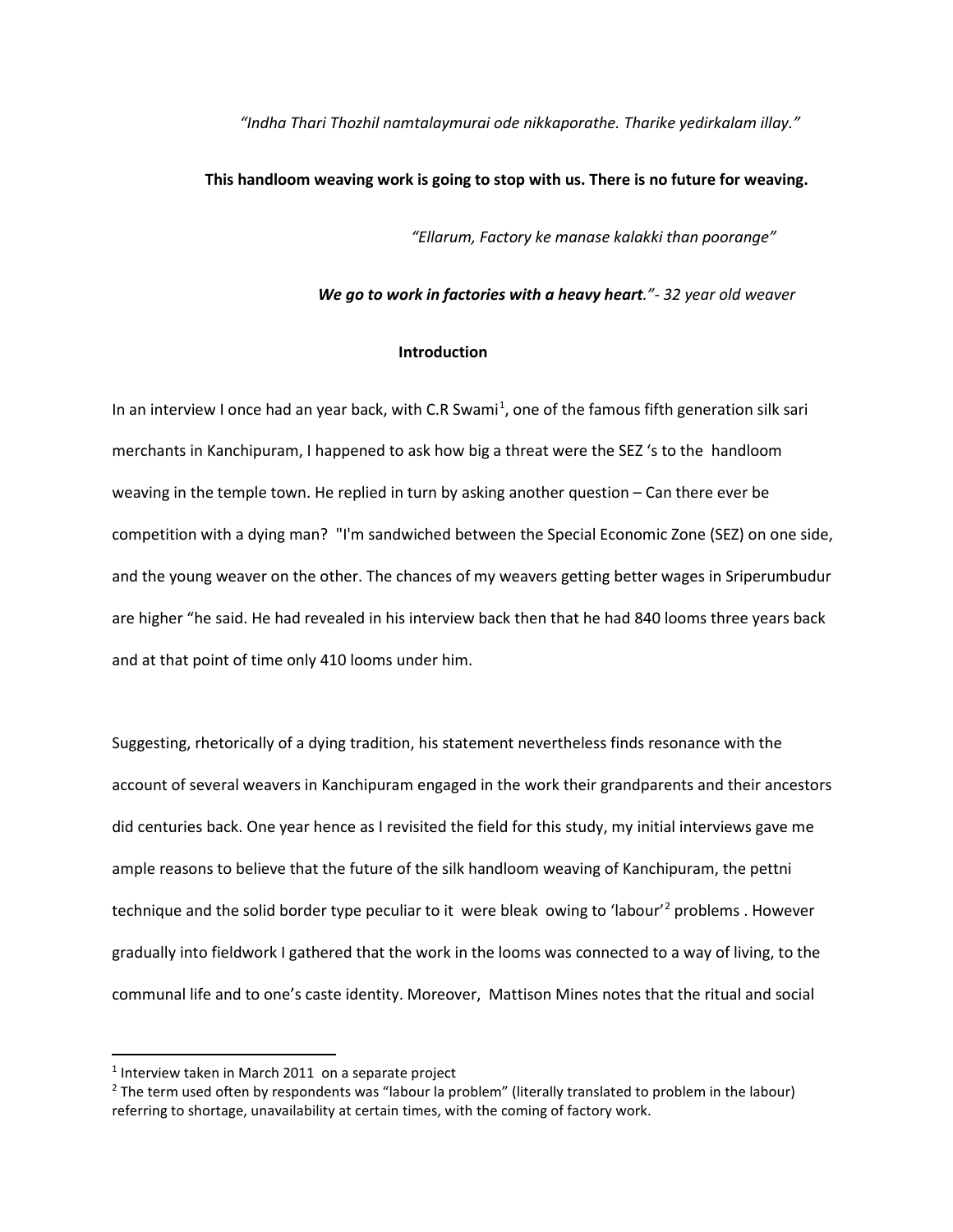significance of the sari as they are given at life ceremonies and are used to mark status and to bind men in reciprocal and redistributive relationships. Their demand has surely dropped with women preferring lighter fabrics, but families continue to visit Kanchipuram to buy saris in large numbers before occasions like Marraiges reaffirming its place in Hindu sanskritic traditions. Furthermore, the association of Kanchipuram silk sarees with the highest level of purity also makes its appropriation as a symbol par excellence of sanskritisation possible.

However, the rising costs of Zari, and gold, the extremely erratic power supply, and the government's receding role in proactively promoting the industry have made a difficult industry to survive in. The abolition of child labour has meant that transfer of the weaving skill through generations cannot occur. The relatively young are looking for employment in the factories of the industrial corridor opened up vicinities of town attempting to achieve a higher status than that of their parent's generation.

Now, its not only the silk merchant who is sandwiched between the SEZ and the loom . In looking into how these weavers and their families negotiate between the two realities we discover how individuated and diverse their responses can be. Assuming that the lure of higher wages can attract labourers in large numbers is to negate the influence of variables such as education, individual's own experiences in the factory, age , gender, status in the family, economic status etc. Thus, be it the pressures of dowry, the notions of masculinities, or the mere need to find an additional stream of income to tide over the rising costs of living<sup>[3](#page-2-0)</sup> various structural – social factors combine with individual agency in shaping decisions.

<span id="page-2-0"></span><sup>-&</sup>lt;br>3 <sup>3</sup> The colloquial term used is "Vellavasi", this can be translated into inflation, cost of living. Most respondents when talking about living costs spoke of consumer items , health expenses, some food items like vegetables and transportation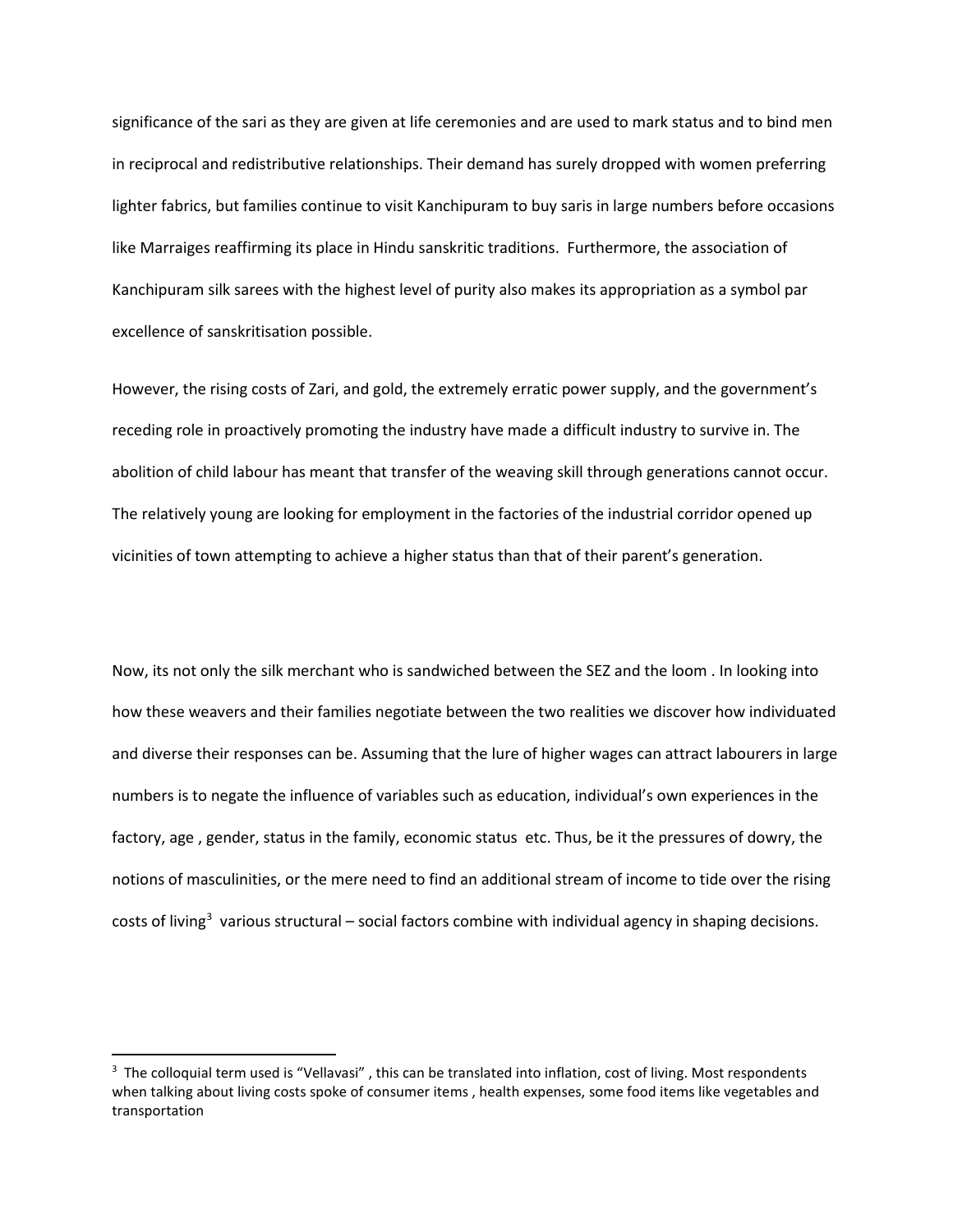The study was conducted over two major weaver colonies in the town of Kanchipuram, with over 60 households and several other individuals. 21 households were those of weavers producing in Cooperative scheme, 38 weavers producing in master weaver scheme and 1 in the Independent weavers. Pillayarpalayam and Ayyambaettai were the two major localities surveyed. The weavers belonged to the Sengunthar Mudalaiyar community. Semi structured interviews were used and some case studies are included here. The first section of the study will attempt to bring out the context and specifics of the problems within the handloom silk sector and also look at some theoretical discussions on SEZ's . The second section is an account of the various responses to the current tussle between the handloom sector and SEZ.

# **Section 1: the loom vs. SEZ**

"You go to any house here; you will find that the family is in some loan or the other. Most of them have loans for a lakh or even two. If you were under the impression that I have a comfortable living here, with 3 looms, you are mistaken. My rent alone costs Rs.3000, When I manage to make around Rs. 5000-Rs.6000 depending on the amount of sari I can get done. Where is the money to feed my children?"

# *-35 year old weaver from Ayambettai*

"At this cost of living, the house will run only if at least people to go to work"

# *- 54 year old woman from Pillayarpalayam*

It is no new information that the Kanchipuram silk industry has been going through a period of crisis and If Swami 's words or the words of other respondents are anything to go by the industry only has a window of 10 years more. This has meant that the perceptions of work by the weaver are already changing. This is often reflected in his attitude towards education. The Gradual devaluation of the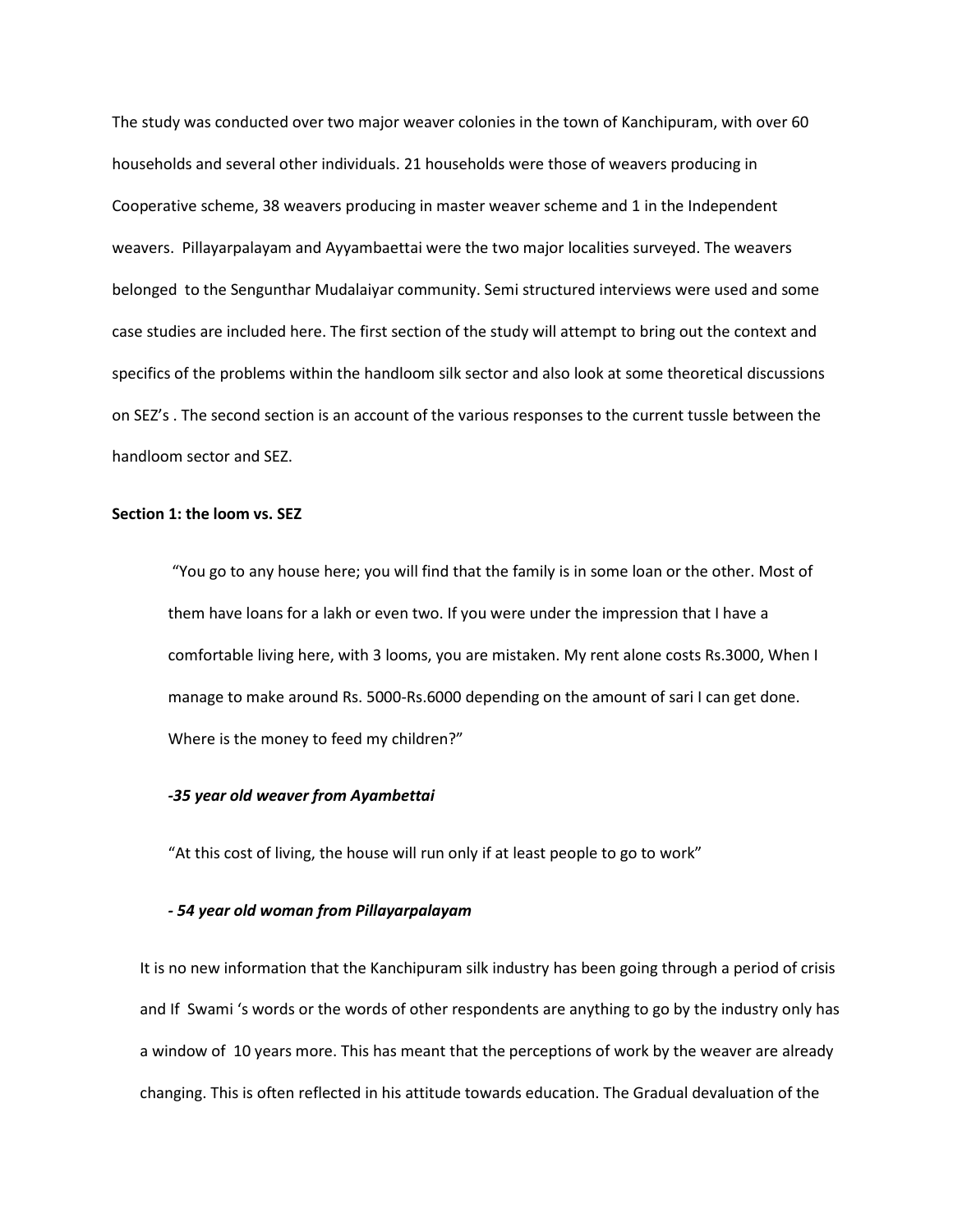weaving skill is often triggered by both the low returns to the physical labour applied in the loom and the availability of higher paid jobs to 12<sup>th</sup> class educated people. It has further lead to other attempts to dissociate with illiteracy and expansion of skill base for future generation

Some of the particular charecteristics of the crisis are as follows:

- Gradual disappearance of intergenerational skill transfer with abolition of child labour
- Weavers inability to cope with rising cost of inputs , Zari , Silk and rising costs of living
- Competitive pressure from substitutes for other textiles and power looms
- The receding role of the cooperative sector and the state
- Potential deskilling of the weavers who enter the factory work force

The Silk handloom industry in Kanchipuram is closely set in the lines of decentralized home based production and has some unequal relationships at the heart of the production. Today's dominant mode of production or that of the master weaver system follows a mix of the household production and the 'advance system' *where in the master or merchants give the material and the* designs in advance and the price of the final output is controlled by the merchant himself. With the growing unionization during the 60's and 70's wage scale become generalised. Arturuburn's study states (figures from 1971) that for a Rs. 1000 sari the wage rate in the co.op sector was Rs.180 , for a Rs.200-250 it was Rs.60 and for Rs.130 sari the weaver made approximately Rs.25 (Arturburn,1982) . This was only at a time when the cooperative movement was gaining strength and dependent weavers too had some kind of unions.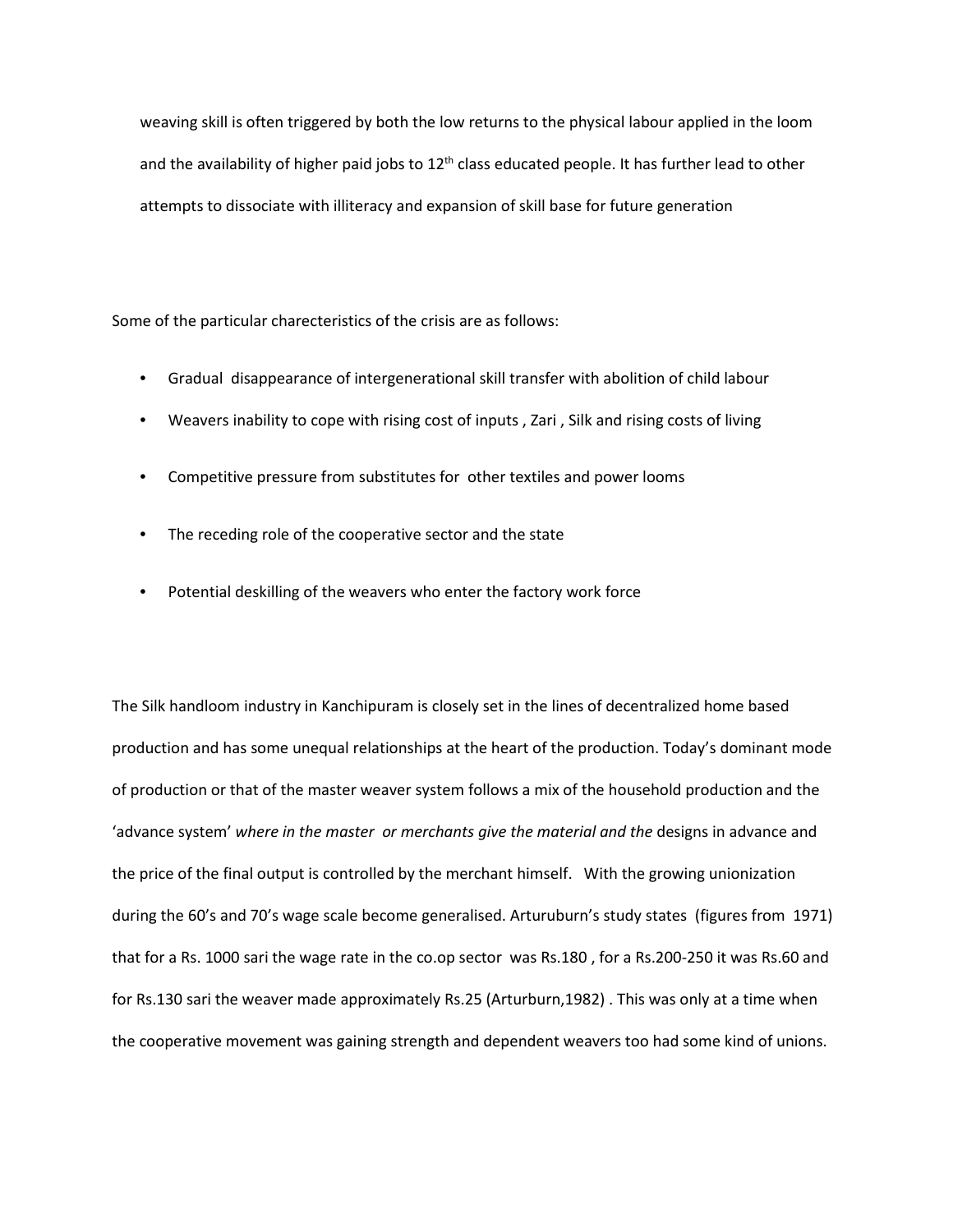In Kanchipuram today, the scenario is such that the wages are set way below the selling price of the sari. A sari produced for Rs. 2000-2500 sells for a range between Rs. 15000-Rs.25000<sup>[4](#page-5-0)</sup>. Wages for each sari is determined by the design and it purely depends on the producer as to how long it takes to produce. Thus, there is no fixed way of calculating their incomes. Sometimes if a weaver falls ill the sari could take longer than usual or if the weaver decides to hire an extra person (which seldom happens) he may decide to do it in lesser days. Within the cooperative schemes, one of the outlet managers also brought to light the fact that work is distributed on rotation and not all the looms registered within the co.op scheme are engaged at all times.

Some of these observations can be corroborated by newspaper reports as well. Anupama Chandrashekhran in an article for the mint (dated  $18<sup>th</sup>$  August 2010)<sup>[5](#page-5-1)</sup> notes that: "With 12-hour workdays, no weekends off and delayed wages, there is little incentive for weavers' children to follow their parents' poverty and debt-ridden footsteps." S. Sujata and K. Sreedevi, (dated  $1^{st}$  August 2012)<sup>[6](#page-5-2)</sup> quote in the article in the Deccan chronicle, G. Thanigaivel of Kanchipuram Murugan Silk Handloom Weavers Cooperative Society saying that: "A family gets about Rs 2,500 to Rs 10,000 for weaving three sarees. If three family members are involved in the work, it could be finished within 20 days." S. Keerthana R. Keertana (dated 24<sup>th</sup> July 2011)<sup>[7](#page-5-3)</sup> says that : "The other nagging issue is low payment. The weavers feel that they are underpaid. Lalitha, a weaver, explains, "It takes 10 to 30 days to weave a sari for which we are paid Rs. 7,000."

It does not take much to tell that work in the loom is very hard and the bodily experience of working in the looms is exhausting .A typical workday starts at 6 in the morning and goes on till 9.pm in the night,

<span id="page-5-0"></span> <sup>4</sup> Figure based on respondents interview and visits to both cooperative shops and private shops

<span id="page-5-1"></span><sup>5</sup> Article titled Surging gold prices threaten TN's silk legacy

<span id="page-5-2"></span> $6$  Article titled Kanchi weavers' future not smooth as silk

<span id="page-5-3"></span> $<sup>7</sup>$  Article titled Caught in a cycle of crisis</sup>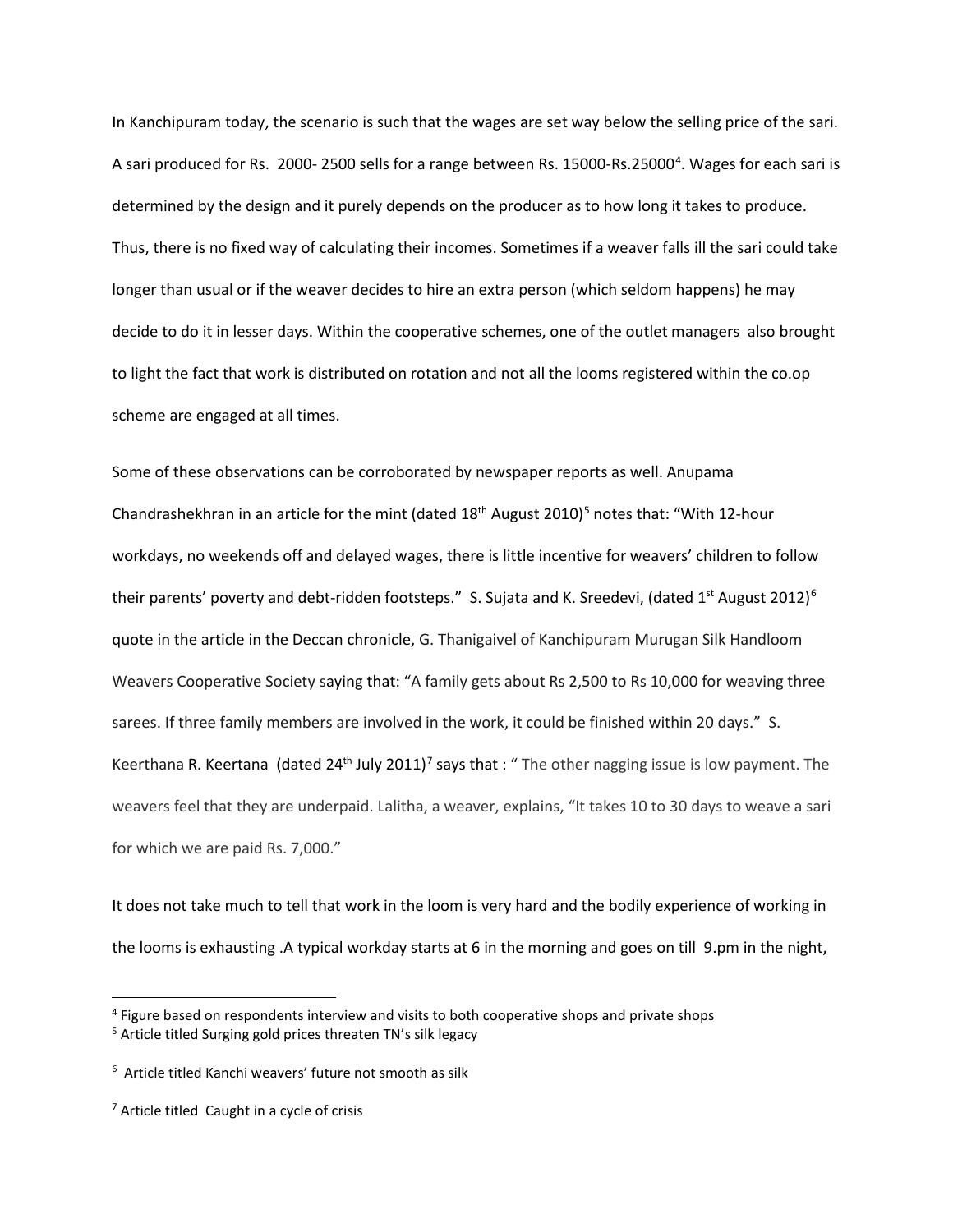as far as the eye sight of the weaver permits. Women who work in the loom also have to perform several tasks including preparing the warp, preparing the threads etc. Many weavers are also patients of asthma owing to the inhalation of the finer silk fabrics and arthritis owing to the constant treadling on the looms. Homes were cluttered and small. The placement of loom within the house requires that the roofs must be strong enough not to let water/ sunlight as the silk threads get damaged with exposure to these external conditions. The houses were mostly very dingy, with very little space to maneuver. In fact, even today production stops during monsoons as water seeps through the roof and falls on the threads. Some residents had no option but to sleep under the loom area. Some of the houses were one roomed where, packed with threads and other weaving material. Some houses have plastic sheets hanging on to theroofs as a buffer during the monsoons. The size of the house has in itself shrunk with joint families breaking down. Depending on the street the house was located, it had particular facilities. By and large, in built toilets were few, and only some bigger houses had the facility. Water shortage was a severe concern as well specially in pillayarpalayam.

As per local history, told by the caste heads and the elders in the village, the weaving castes of the Kaikoolars (*Kai-hand Kol weapon/ shuttle) or the Sengunthar Mudaliyars )(loosely translated into red spears were warrior castes that fought for the chola kings*) *are* considered descendents of lord *Murugan*. Belonging to the Shiavite tradition, the Kaikoolars, through history belonged to left hand castes (Idungkai). Today, the as Mines notes their courage, their loyalty and fierceness are attributes emphasized when they describe themselves (Mines 1985: 55). These attributes are central to the cultural schema of these castes.

Nonetheless weaving is also a way of life. The independence of and control over one's work (except in price determination), over the use of time, use of space and people has its implications. The weaver often uses time during the power cuts to visit relatives. Men often go to tea shops. There is no uniform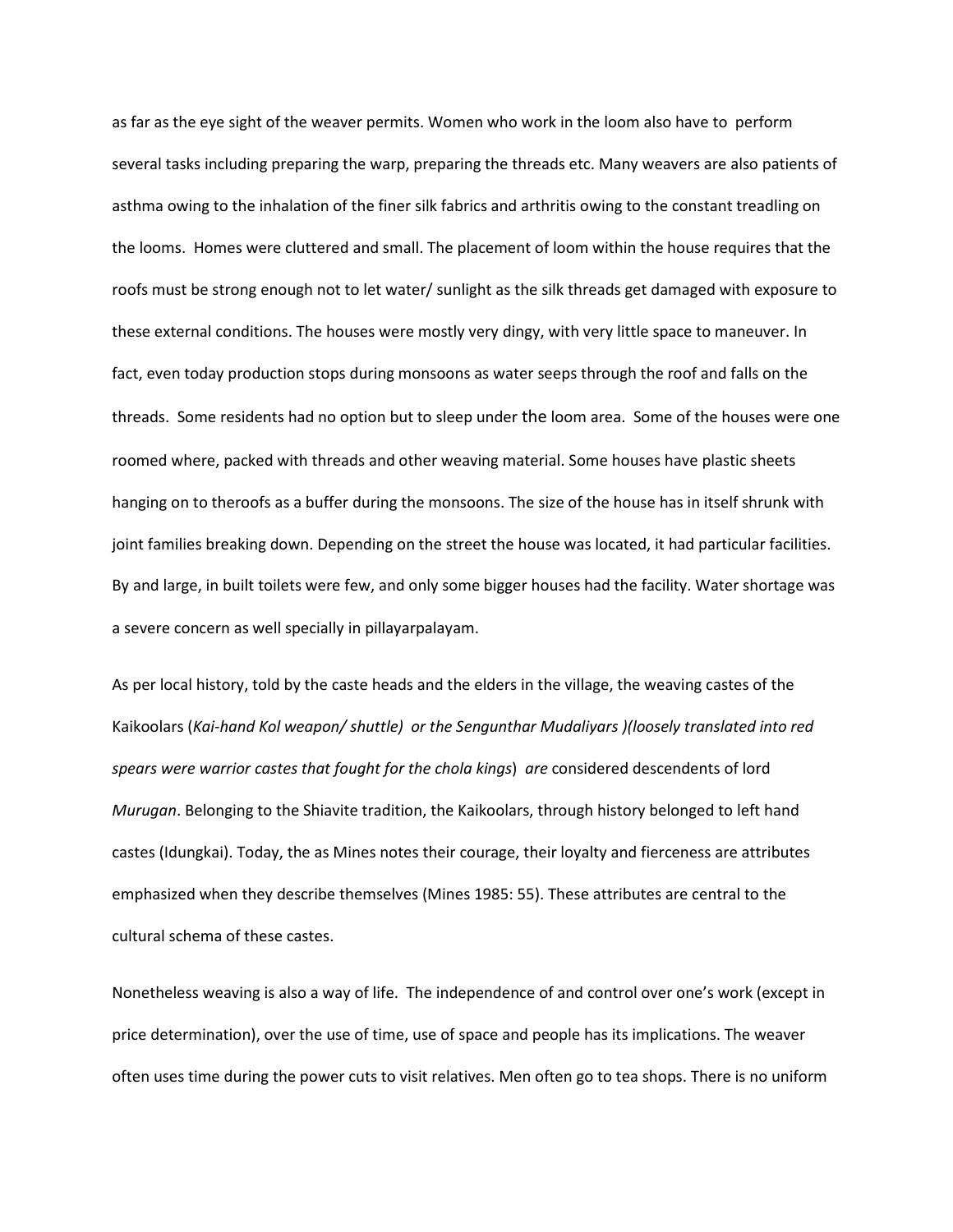required. These conditions go a long way in recognizing the sense of self esteem or 'gauravam' that the weavers often refer to when they compare weaving to the odd jobs assigned to them in factories.

We now move over to the other structural influence on the lives of the people i.e. – Special Economic zones . Literature on the SEZ's has shown that they are highly contested spaces and not merely economic enclaves that promise efficiency and large economies of scale to its investors. Even among workers, they are simultaneously sites for accumulating symbolic capital and for some, are symbolic of an oppressive work culture. We turn to use Jamie Cross's work on the SEZ to understand the importance of skill and education in setting the paradigms within which SEZ experiences are structured. He suggests that, in the rural hinterland of India's second tier cities, special economic Zones have given rise to a paradox (Cross 2009). While on one hand it allows people with ITI degrees to be employed but place them on the other hand in insecure low wage jobs.He refers to the work of other scholars (made on basis of some assumptions) who believe that SEZ provide people with 'low levels of education', significant improvements in their living conditions and better prospects for the education of their children. (Some of the respondents in this study did infact attach this perception to the prospect of working in the SEZ). His work also indicates that in the account of his respondents' urban factory employment was considered of a higher status than employment in agriculture or fisheries ( as the case in Vishakhapatnam is).

However, the SEZ employment requires some basic levels of education to grasp the technical aspects and those who don't have that basic requirement cant avail of those jobs and must take recourse to jobs in departments like housekeeping, maintainance , loading/ unloading etc. Here too we observe that education sets the type of interface with the SEZ. Anyone who holds an educational degree less than class 10<sup>th</sup> has very limited chance of securing for himself a decent job in logistics department or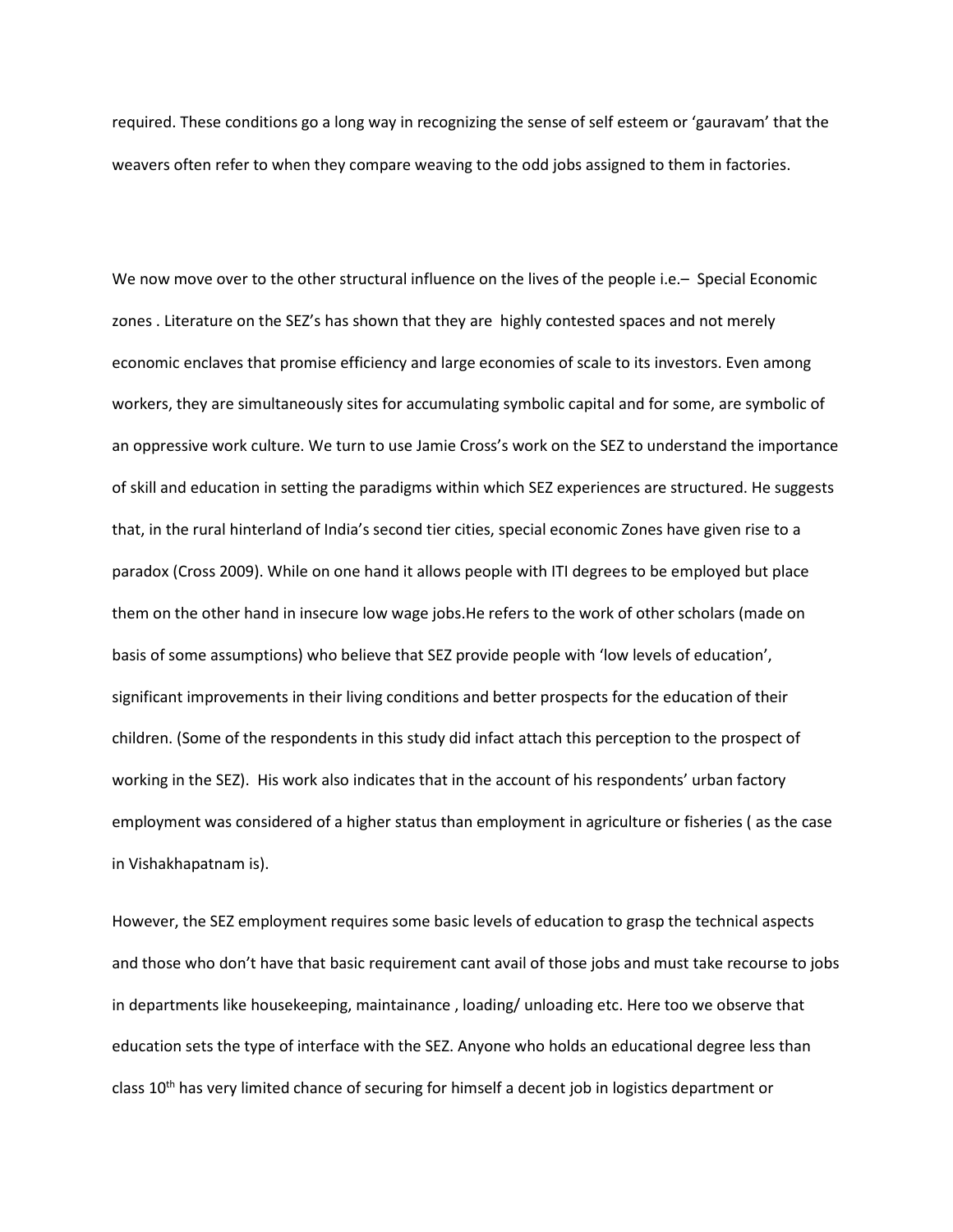sometimes in the assembly line in certain factories, but a class  $12<sup>th</sup>$  pass with proficiency in numbers could be preferred for the same jobs. Even the ITI training is now being deemed "inadequate" by a few respondents who suggested that an engeneering degree or a proper graduate degree is the only way of getting good jobs.

The point of bringing out this discussion on education and its relation to the SEZ is because the traditional handloom industry which required the transfer of skills through generations also required children to become apprentices at a very young age. One of the Sengunthar Mudalair leaders suggests that studies till class  $10<sup>th</sup>$  was considered adequate no one went looking for jobs anywhere unless they wanted a government employment. Thus many of the middle aged weavers are school dropouts or have very low levels of education. This determines their access to the jobs in the SEZ.

Wages are highly varied in the SEZ as well. Depending on the kind of work, salaries can be given as daily wages or on a monthly basis. Respondents in Kanchipuram indicated a range between Rs.1500 per month Rs.7600 (permanent employee). The SEZ 's spoken about here include factories in both the SIPCOT industrial area and the NOKIA SEZ, both located on the highway between Chennai and Kanchipuram. Connecting buses are sent to Kanchipuram and other neighbouring areas to pick up workers on a shift basis. Presence of factory has changed several spatial aspects of the town with emergence of "ladies hostels" for factory workers. Certain roads have come to be associated with 'Nokia' bus routes. Meanwhile, factory going women have triggered certain kind of reactions from the residents of Kanchipuram. Here is an instance of a 63 year old man speaking of the way factories have changed women.

" Girls are quite determined these days . We can't fully trust these women who go for night shifts. *Avaa " Pookevartu seriillai" (Their doings are not right).* We don't recommend that kind of work where women have to stay out very far. Ideally we don't /mind if they work near the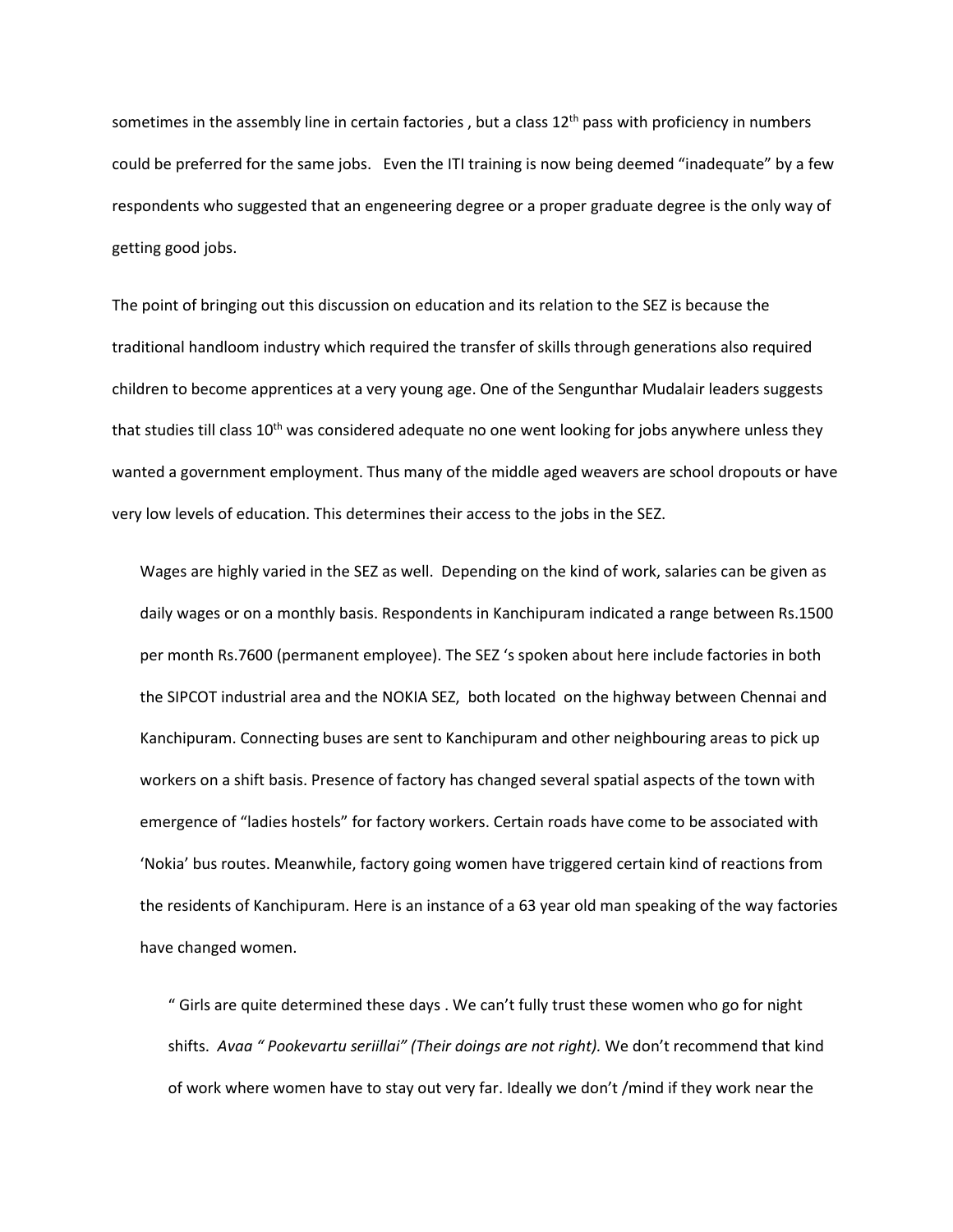house or take a job in sewing shop, some where we can keep an eye on them. By 10 o clock at night they should be back."

Cultural reactions such as these affirm to the pervading presence of the factories in everyday life.

#### **Section 2- Negotiating the present and the future**

How then do the particular sections of the society respond to the crisis and negotiate their futures. On the one hand there is the prospect of factory work and on the other hand the work in loom. We try and locate the practices, discourses of the people somewhere between these two polar options, as people try to find a way of reconciling both these options by taking into light their individual circumstances, their own position in the sector and their aspirations and choices.

For some sections , certain types of jobs that fall in the 'flexible' type of factory employment is a much needed buffer in context of seasonal nature of work and erratic patterns of distribution of work in the handloom sector itself. Out of the 60 respondents interviewed 18 claimed to have do part time work to keep the house going. Out of this factory related employment like Security guard jobs and housekeeping jobs found some more takers.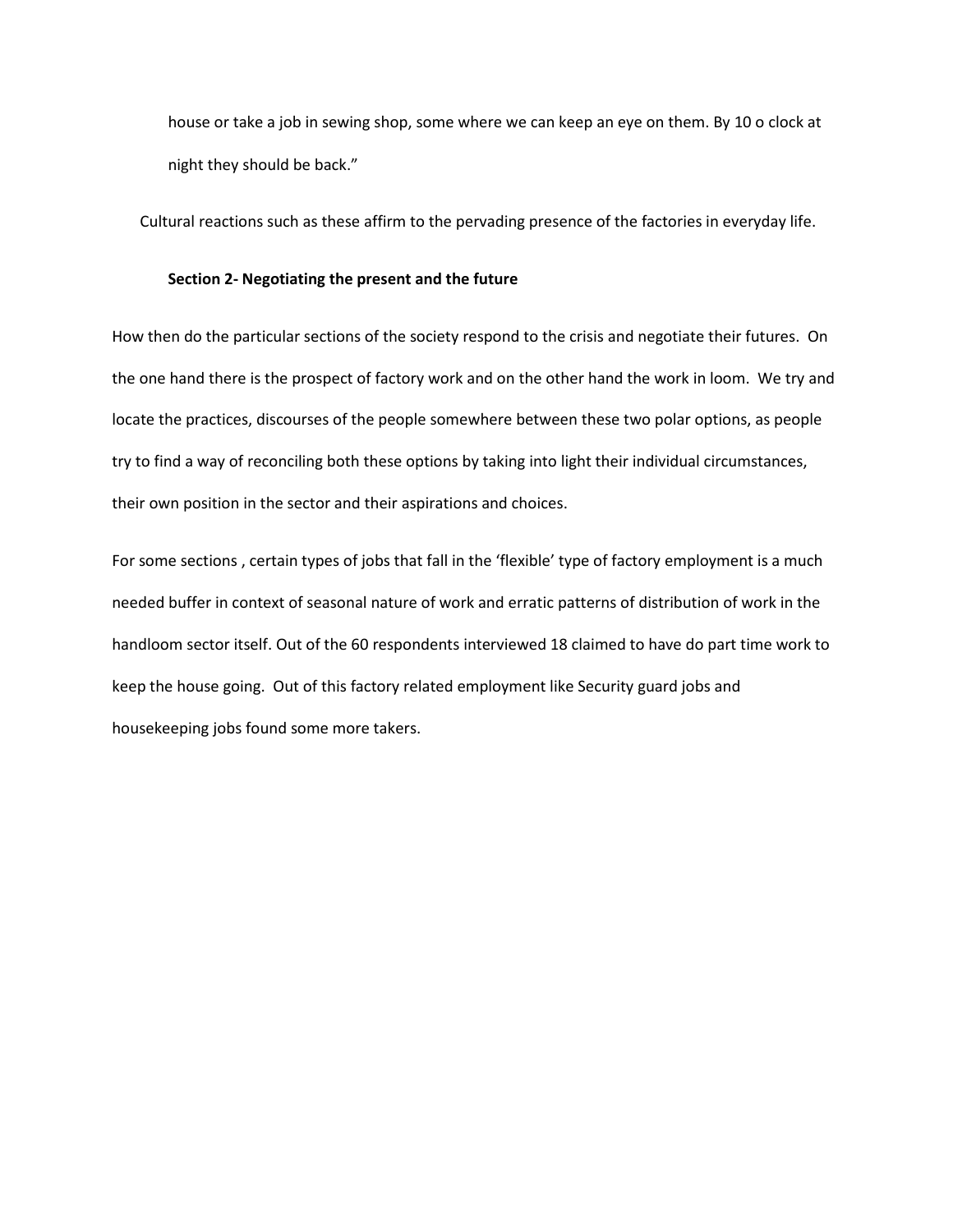

The crisis has its largest impact on the middle aged weavers whose resource base was limited; wages were low and they have to support a family of at least 5 members. The education of children, health care and growing costs of standard of living were structural constraints that determined their choice. They also belonged to a generation where the focus was on the skill transmission rather than education the access to limited kinds of jobs with the factories . Some of the security guards who go for 'night duty' a have wives looking after the loom at home. Their salaries are also based mostly on the nature of the contract. Most of the respondents claimed that they got to know about these partime jobs through the contractor.

"The problem is that this is the only skill we know. You ask anyone here, how many years of education they have completed, most of them would say till class 5<sup>th</sup>. People of my age get jobs, but only physically strenuous jobs like carrying load .What else is the way out?"

- Respondent in his late 40's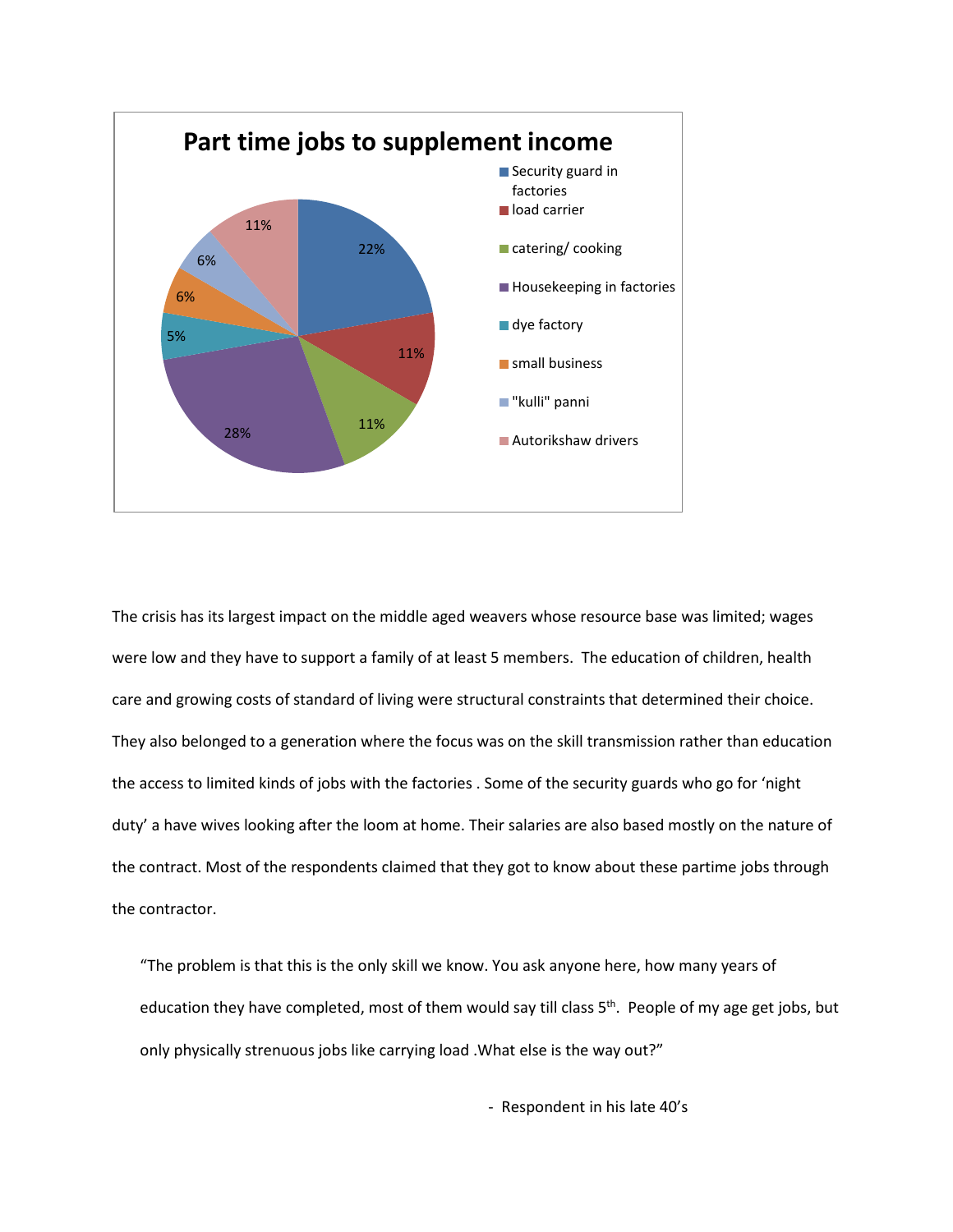The crisis is also felt by a relatively young man starting a family

My wife recently gave birth to our first baby. We are hardly able to save money. Now I' am thinking of leaving the work in the loom if I get a chance. My wife is an EX- employee of Nokia, we are thinking of sending her back to work, maybe in some other company now that Nokia has a bad name.

### – 28 year old weaver

It is not easy to accept the terms of the contractual nature of work and the type of work for many others who feel that the jobs one could in the factory were of very low status. Jayaganthan was one of the weavers who had also been contemplating taking up a job to meet ends, has two children to support and found that expenses on children's health and travelling by auto were becoming unaffordable.

"The residents of pillayarpalayam have an ego problem. I know the kind of work they are offered I, think of it like this way , how else are you going to pay for your children's upbringing in these times where cost of living is so high."

#### – 43 year old weaver (Jayaganthan)

But what happens once these men enter the premises of the factory. There, the question of honour is entangled with the disenchantment with the everyday experience of the disciplining in the factories. The factory disciplining involves not only strict supervision of work by managers, but also a strong implementation of hierarchies between the various categories workers. The bodily experience of work arises in anything from wearing dirty uniform, to dealing with accidents.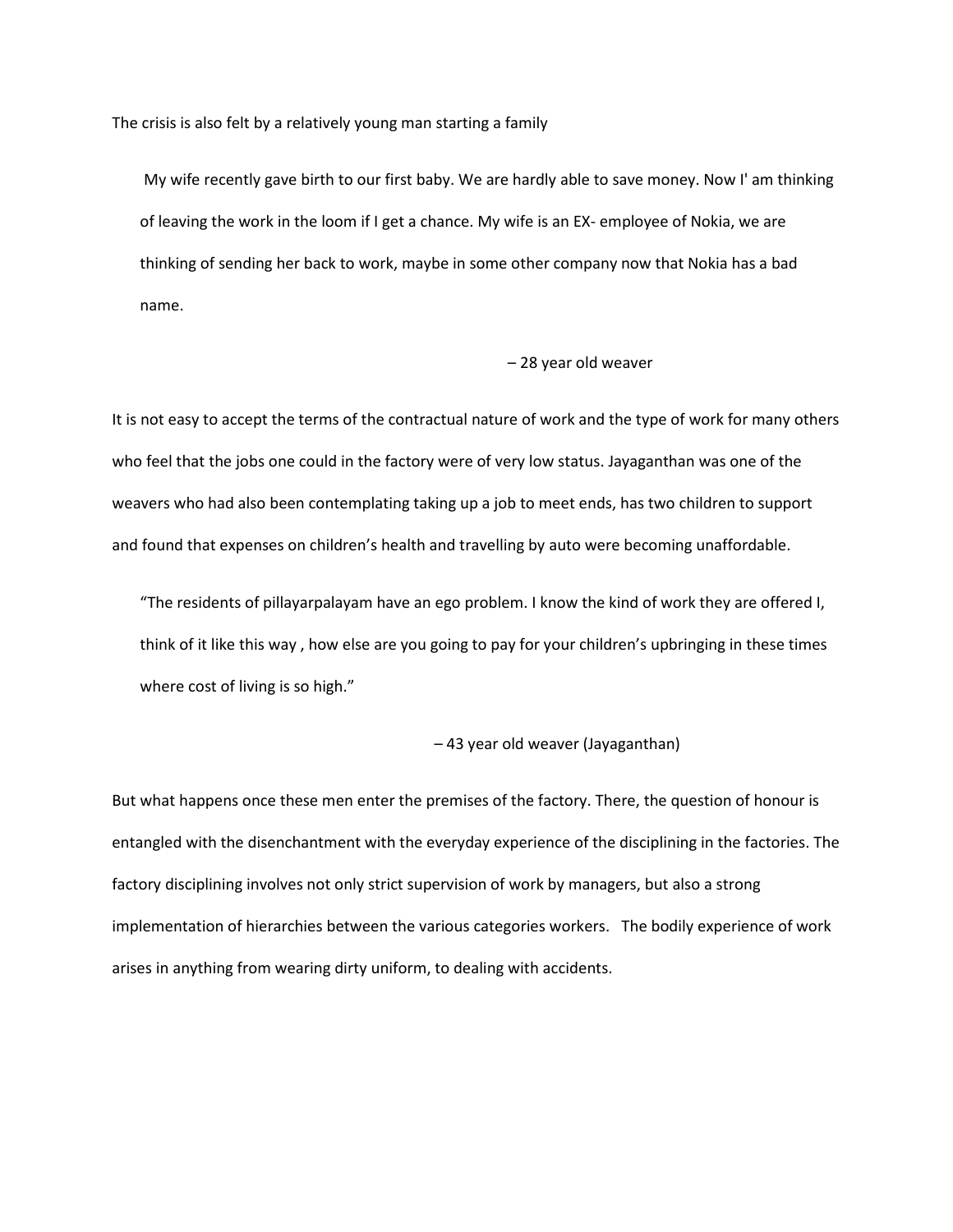*"*You see, I had worked in Saint Gobbain for a while. It was the worst experience ever. Since we were not educated and the supervisor got to know that we were weavers, we were given the lowest forms of work most in load taking and housekeeping. We were not allowed to walk in the same space as other employees instead we were made to walk through the area that had all the glass slabs lined up , I still have glass cut marks on my thighs, *I don't think anyone from our community will ever want to do this work willingly; we go to work in factories with a heavy heart."*

 *- 32 year old weaver*

*"During this brief interval when there was no work in the loom I decided to join one of these companies in sriperumbadur. I had a horrible experience. We had to wear clothes which at least 5 people must have worn before. When they know we are weavers, the factory supervisors start ordering us around to get tea for them , or do some other work.What was worse than all this was that it was like a jail , where you see people standing in queues to put food on their plates. At home we are used to giving instructions to the women in our house .We say , "sambharkondava" (get sambhar) instead of going there standing and begging.* 

# *– 28 year old weaver*

The two respondents bring us back to the argument that the nature of work or the interface with the industry is always dependent on the subject's skill and educational levels. Both these respondents had not completed their degrees beyond class  $10<sup>th</sup>$ . In one of the discussions I had with the first weaver, he revealed to me that one person from every household has dabbled at least once in factory work. In the next section we look at another interesting aspect of why young men in particular give factory work a shot.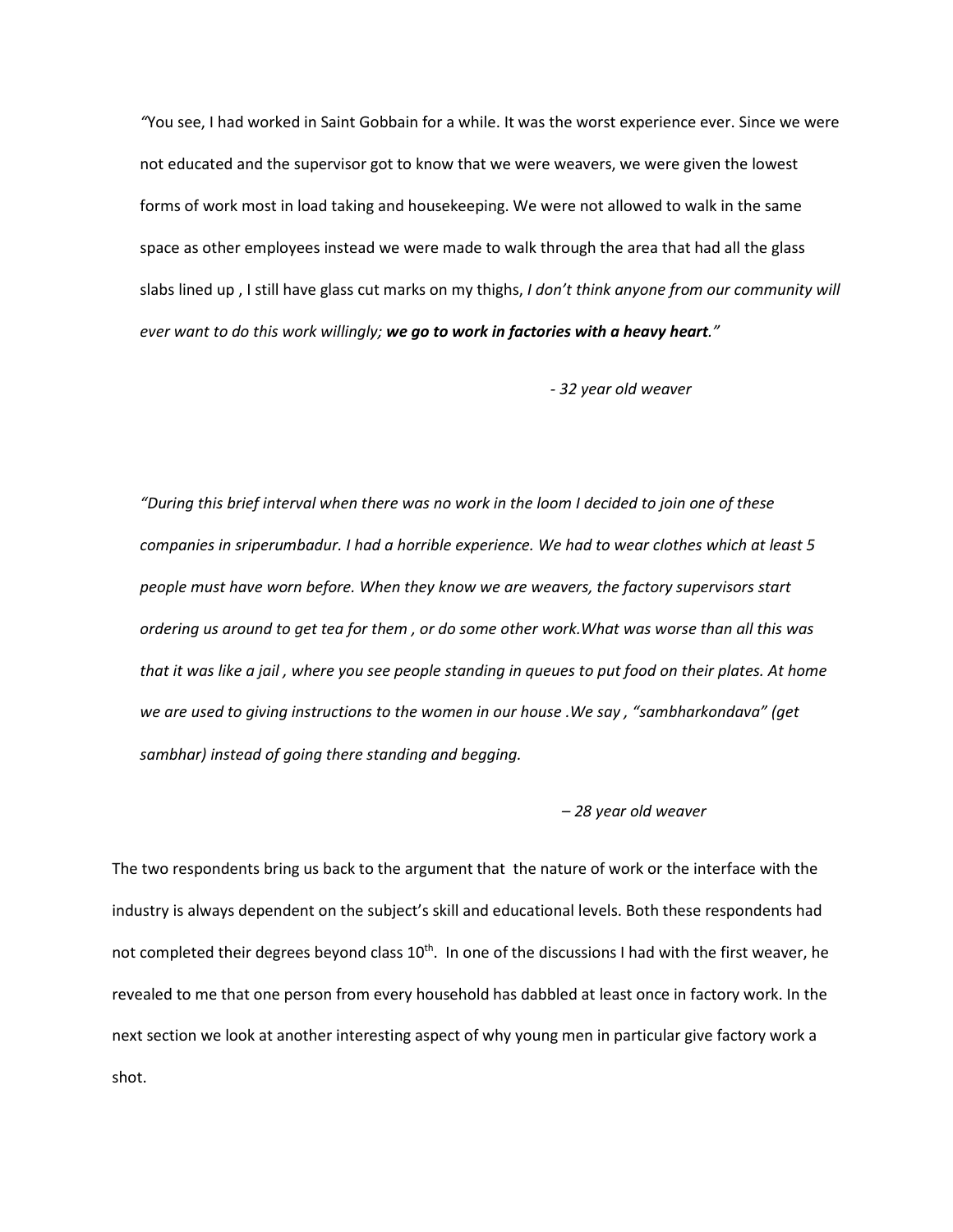#### **Fitting into the moulds Modern masculinities**

One of the important ways in which the crisis affected the men in particular is that the worth of the weaver has been viewed below that of a company worker. The notion of the modern urban male worker as employed in a company, going to work from home with a secure job and rising wages (Cross 2009) is often a powerful one. The hegemonic influence of such an image feeds into notions of an ideal groom and set the expectations of young women and their families. The perception is that the future in weaving is bleak and being associated with the industrial units was seen a matter of security. However the young men themselves found ways of reconciling this demand with their personal choice of staying back due to the nature of work offered to men with lower education levels

These days they give brides only to men who have a company identity card Even if they agree to give us their daughter, they give their daughters only very few sovereigns of gold. "

-55 year old mother of an unmarried son

"Yes its very true you need to be working in the company to get a bride these days. What people in my area do is that they work in any job they get with the company, stick around there till the marriage gets over and come back to weaving after a few months. Company work doesn't suit them."

– 29 year old weaver from Ayambettai

Background of the groom and his worth is often measured in terms of the dowry he will get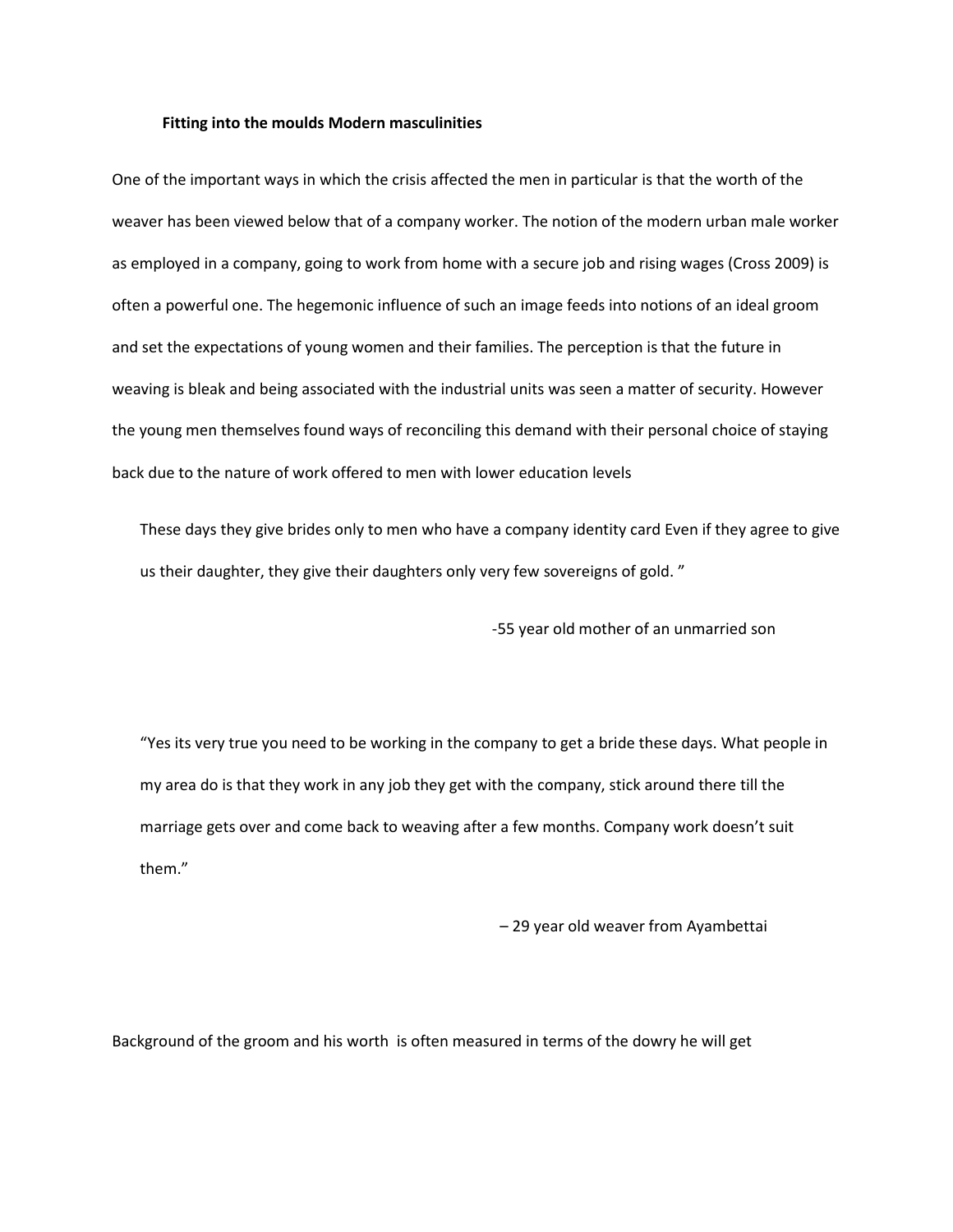| <b>Family business</b>                 | 50-100 sovereigns |
|----------------------------------------|-------------------|
| The'Software ' (computer related jobs) | 50 sovereigns     |
| from Bangalore or Chennai              |                   |
| Government job                         | 15-30 soverigns   |
| <b>Company groom</b>                   | 10-15 sovereigns  |
| Weaver                                 | 0-7 sovereigns    |

Tabulated on the basis of an interview with a broker agency (Nandini Thirumana tharagar) and discussions with families dowry and occupations

This however does not mean that all families choose or could afford to get the daughters married to men other than weavers. One of the respondents when asked if he knew about this tend responded vy saying that "*There are lots of people who say they won't give their daughters to weavers. But we do continue to see them eventually give their daughters to weavers only. It boils to what dowry you can afford. Families like ours which still depend on weaving for their income cannot afford so much. We just gave 7 sovereigns and 101 items (excluding the bed and cupboard) as dowry in my elder sister's marriage to another weaving family. I have another sister to give away. I don't think I will look for a company groom." (S. Tharigaivel*)

It is however hard to use these impressions as conclusive. Suffice to say that the attitude towards the marriage market cannot be studied simplistically, but these reflections and rumours only suggest that the respondents "cut their coats according to the cloth"

#### **Earn your own dowries**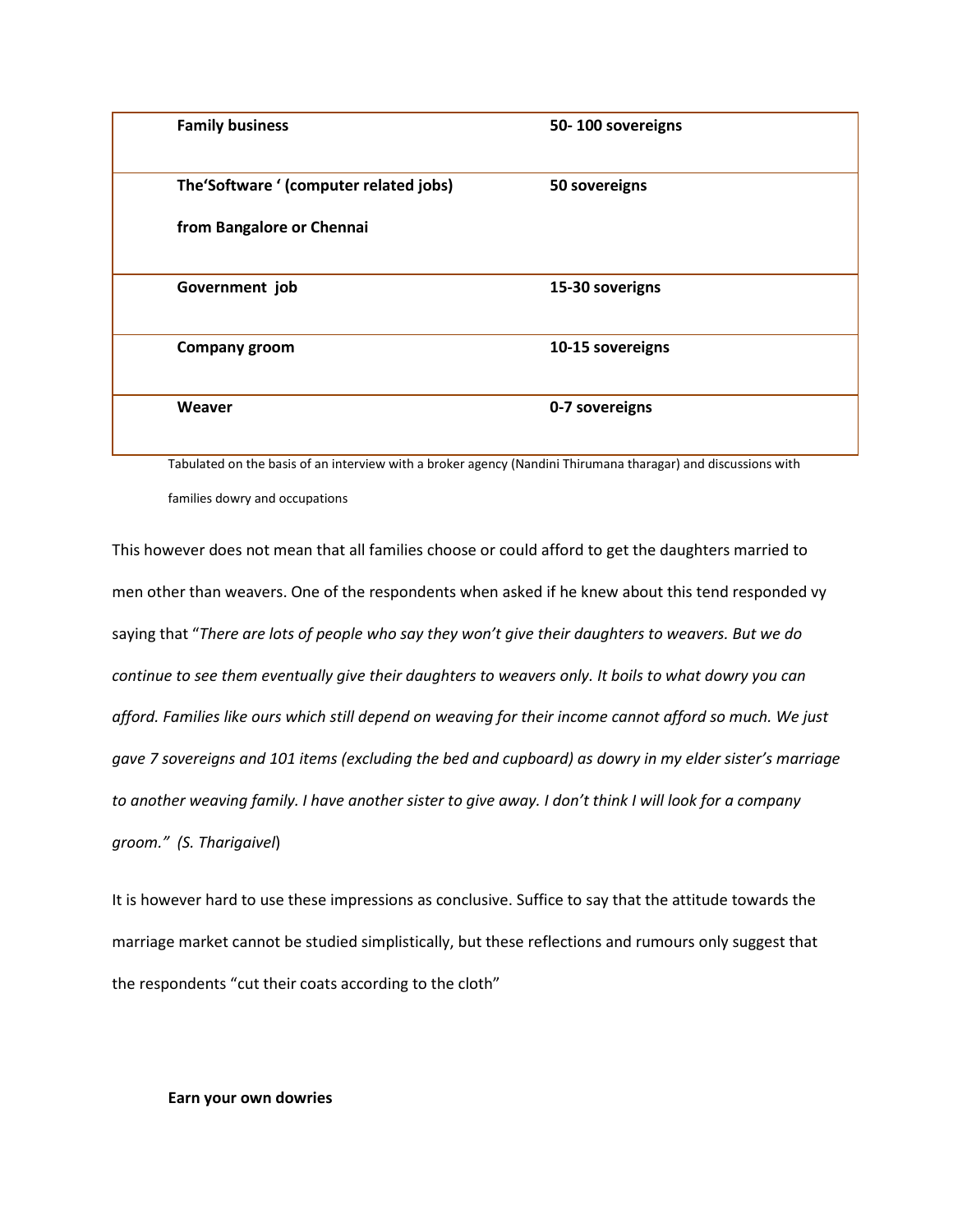You don't need to send your daughters to work if you have to pay the wedding expenses of just one. But what will I do? Where will I get five sovereigns each for three of them? Certainly not from weaving"

- 50 year old father of three daughters

Delayed marriages are no longer taboo amongst the weavers today. The unreliability of the weaving and rising pressures of dowry have overlapped to produce pressures to send their daughters to work and supplement the money at home. The family uses the buffer zone that is factory work by encouraging their daughters to accumulate their own dowries.

Aihwa Ong (1987) 's ethnography on rural Malayasia shows the transformation of domestic relations with the *Kampung* women going to work . Not only is the marriageable age delayed, but the women themselves get a freer hand in deciding their grooms. However, here we find that daughters have an additional pressure to collect enough dowries to find a groom of a higher occupational status and did not always have the right to choose their husbands.

We will not give our daughter to a weaver definitely. Why do you think I'm providing my daughter with such expensive education? She better work and earn her own money for her marriage. How else can we manage otherwise?"

– Mother of 19 year old working in the Cooperative sector

One of my case studies Yuvarani presents an interesting case in point too. She tells me that she took it on herself to do up the house properly before her marriage. She invested the money she got from her previous work in an automobile factory to invest it in refurbishing her house. She particulary talks with pride about her choice of flooring. When asked , her parents said that they generally used the money to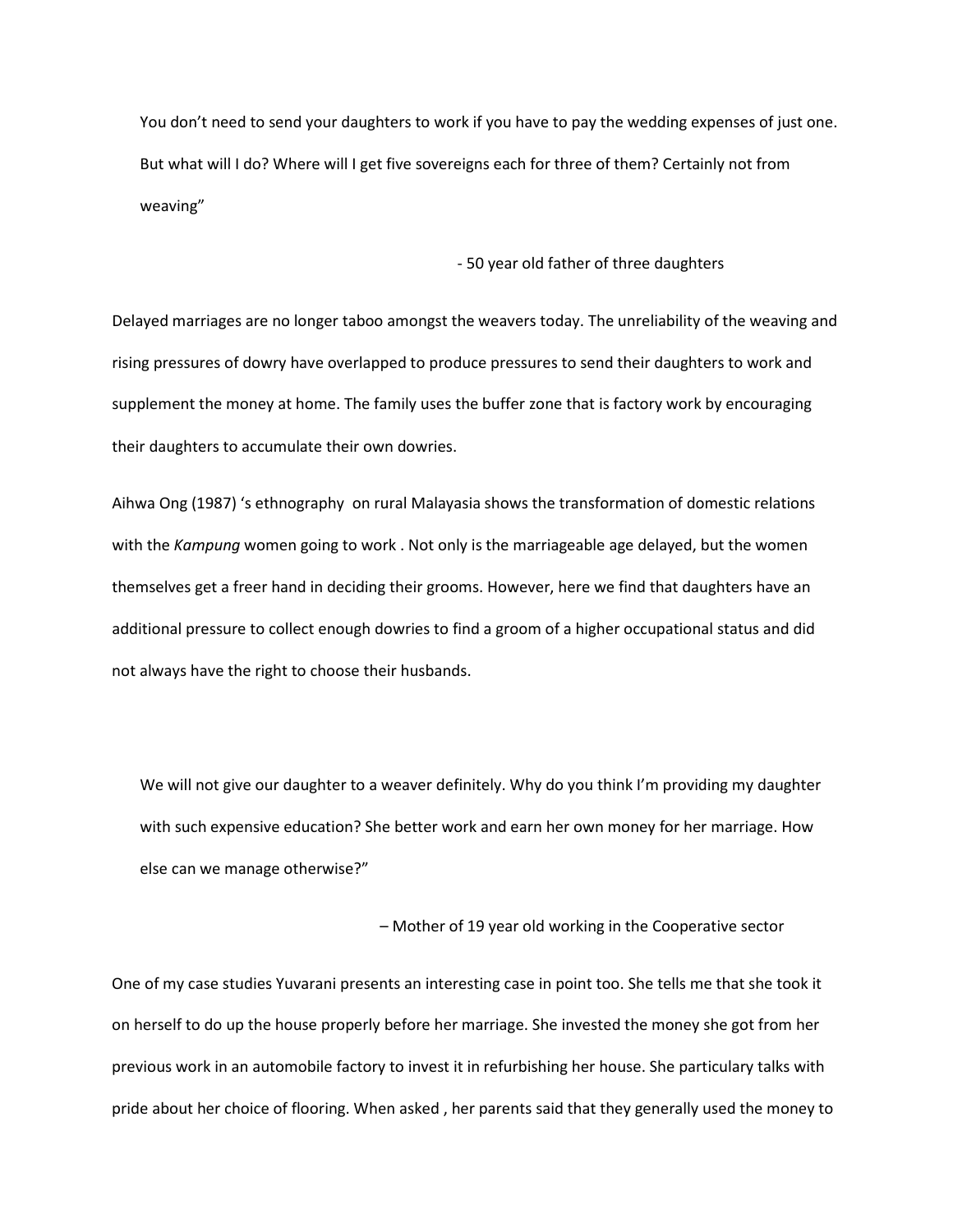manage day to day expenses and saved some money for her wedding whenever there was something left. She being an employee in the Nokia factory was exposed to various job profiles and had wanted to be married to someone from "software"background adding that , for her to marry into weavers family would'nt make sense.

This also means that the status of the daughter as an earning member is undermined by the use her salary is put into. In most of the cases where parents were asked how do your daughters manage money,( in case the daughter was earning), the common replies were that the parents controlled the income themselves. Some parents even had access to their daughters ATM. Some like Yuvarani's cousin another Nokia worker who gave all her salary to her mother, got a monthly pocket money of Rs.100 or more as the occasion demanded.

Lest we consider that women always followed their parents desire to work outside in factory and earn their dowries, we must not forget the how the individual's own experience and desire counters or reinforces the decision as the case may be. Here we take the help of two case studies to explain the relevance of individual intent specially in the highly gendered context of decision making.

Case A. Yuvarani , a 22 year employee of the Nokia since 2009 is the second daughter of a weaver. Her father now only occasionally sits in the loom and the daughter's income is important for the family's well being. She recently completed her third year and got a raise in her salary. She was also upgraded from the assembly line to systems logistics.

In course of her interview Yuvarani claimed that she was excited at the idea of going to work because she wanted to become 'rich'. Work for her meant wider social networks and new people to hang out with. Work gave her great exposure to people from other parts of the state and world. She often referred to her time in the factory and the connecting bus ride as a "jolly time"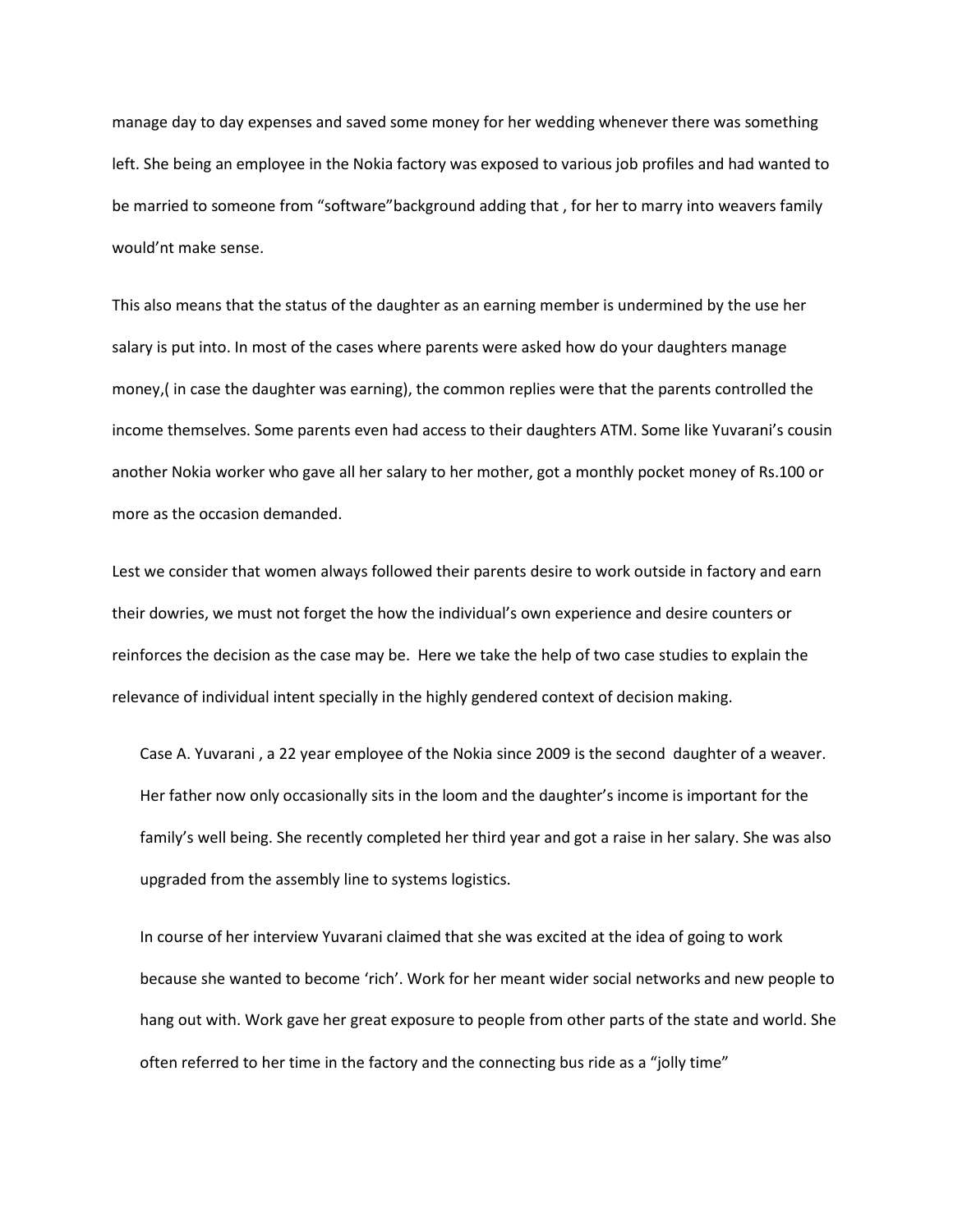Nevertheless, like other families her parents suggest that they were using her money to finance day to day family expenditure and some money was being saved for her wedding. She also claimed on one occasion that she was proud of supporting her parents and also supporting her own expenditures in course of it. She had certain ideas of a having her marriage in a huge hall and getting musicians to come and play at the ceremony. In this particular case study her own aspirations reinforces her family's decision to send her to work. Her degree also meant her job in the electronics factory was respectable and opened a range of options for her.

Case 2. Padma is a 27 year old unmarried woman, who came from a poorer background and had left her work in export garment factory to come back and assist her father in the loom. Her father falls ill very often on account of his age and hard work, which puts the work in the loom to a standstill every now and then. Padma had only finished her class  $10<sup>th</sup>$ . As Padma cannot get married owing to some health issues, her future security is closely tied to the money saved by her parents, which also meant the money was tied to weaving. When I asked her why she quit her job at the garment factory, she claimed that it did not suit her (*set avalay*).

She recalls working for over 10 hours everyday , in the factory standing the whole time with very few breaks. She also mentions that she was constantly monitored by her manager and was asked to repeat certain tasks.

Her return to the loom was an act of choice of the freedom from the oppressive discipline of the industries. She preferred staying at home and working for her aging father rather than earning money in the factory. What these two case studies indicate is that agency has its own place and understanding these micro level decision making alone can prevent from assuming that the lure of high salaries is sufficient to enable the movement from the Silk handlooms to factories.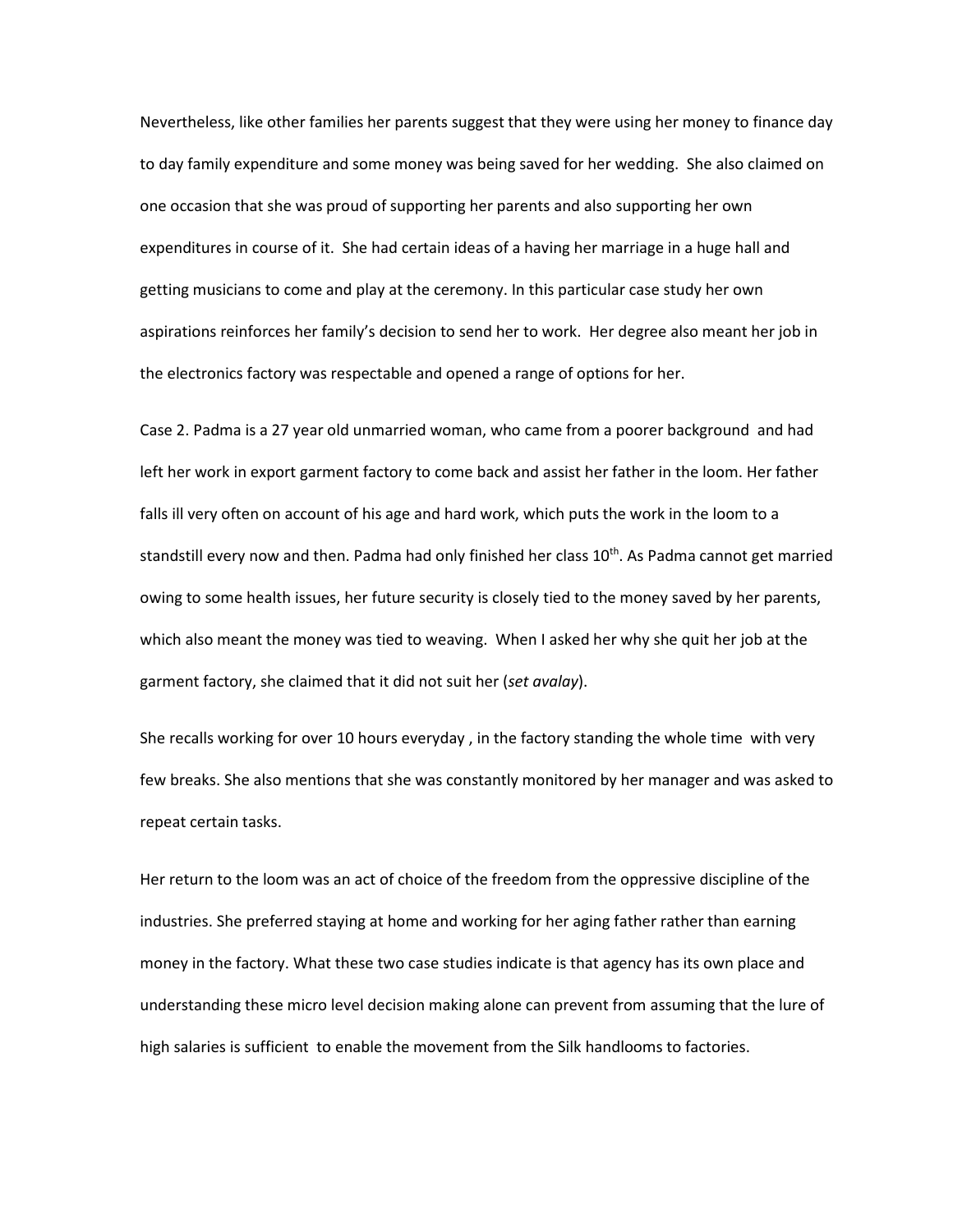#### **Conclusion**

The uncertainty and the crisis in the handloom sector have affected different sections of the society in different ways depending on their interface with the factory work outside.We have seen how different age groups have different concerns and different stakes in the handloom industry and the SEZ. The three different sections explored in the study showed the diverse ways in which the crisis has made them think about work, status and their own choice. It also indicated how decisions regarding work were highly contextual and individuated challenging assumption s that the lure of the factory work in times of crisis can and has lead to the mobilisation of the workforce en masse. In fact each decision is a balancing act between individual's own perceptions, the changing values of the community and the atmosphere of uncertainity triggered by the crisis in the industry

#### **Bibliography**

Arturburn, Yvonne. 1982. The loom of interdependence: Silk Weaving cooperative in Kanchipuram. Hindustan Publications: India

Cross, Jamie. 2006. From dreams to discontent : Educated young men and the politics of work at a Special Economic Zone in Andhra Pradesh*. Contributions to Indian Sociology*. 43, 3 (2009): 351–79

Mines, Mattison. 1985. The Warrior Merchants: Textiles, Trade and Territory in South India. Cambridge University Press: UK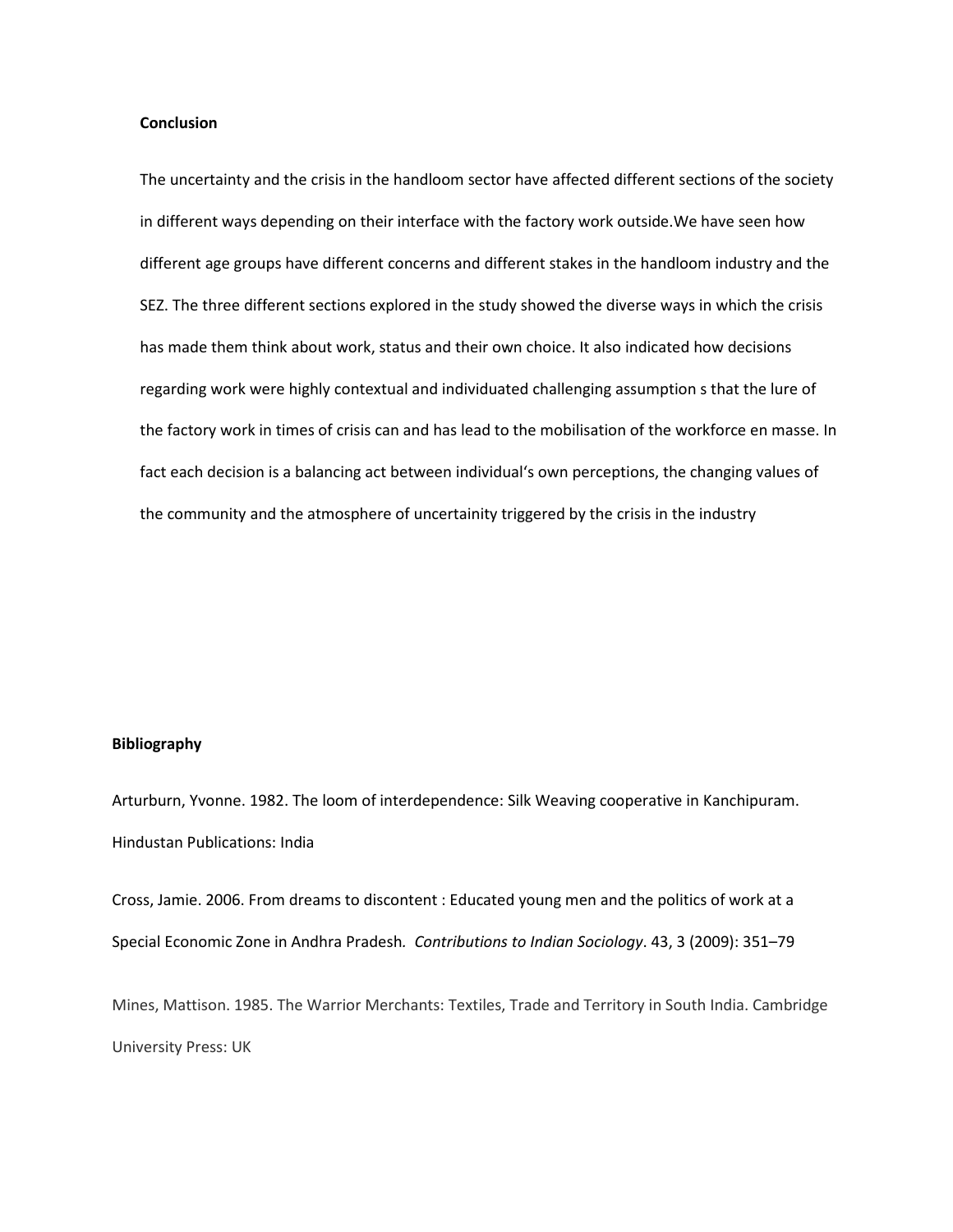Ong , Aihwa. 1987. Spirits of Resistance and Capitalist discipline. SUNY Press :USA

Osella, Caroline and Osella Fillippo. 2000. Social Mobility in Kerala: Modernity and Identity in Conflict. London:Pluto Press.

# **Monographs**

Socio Economic Factors underlying growth of silk weaving in Arni Region – A preliminary Study by K. Nagaraj and D. Jayaraj, Madras Institute of Development Studies.